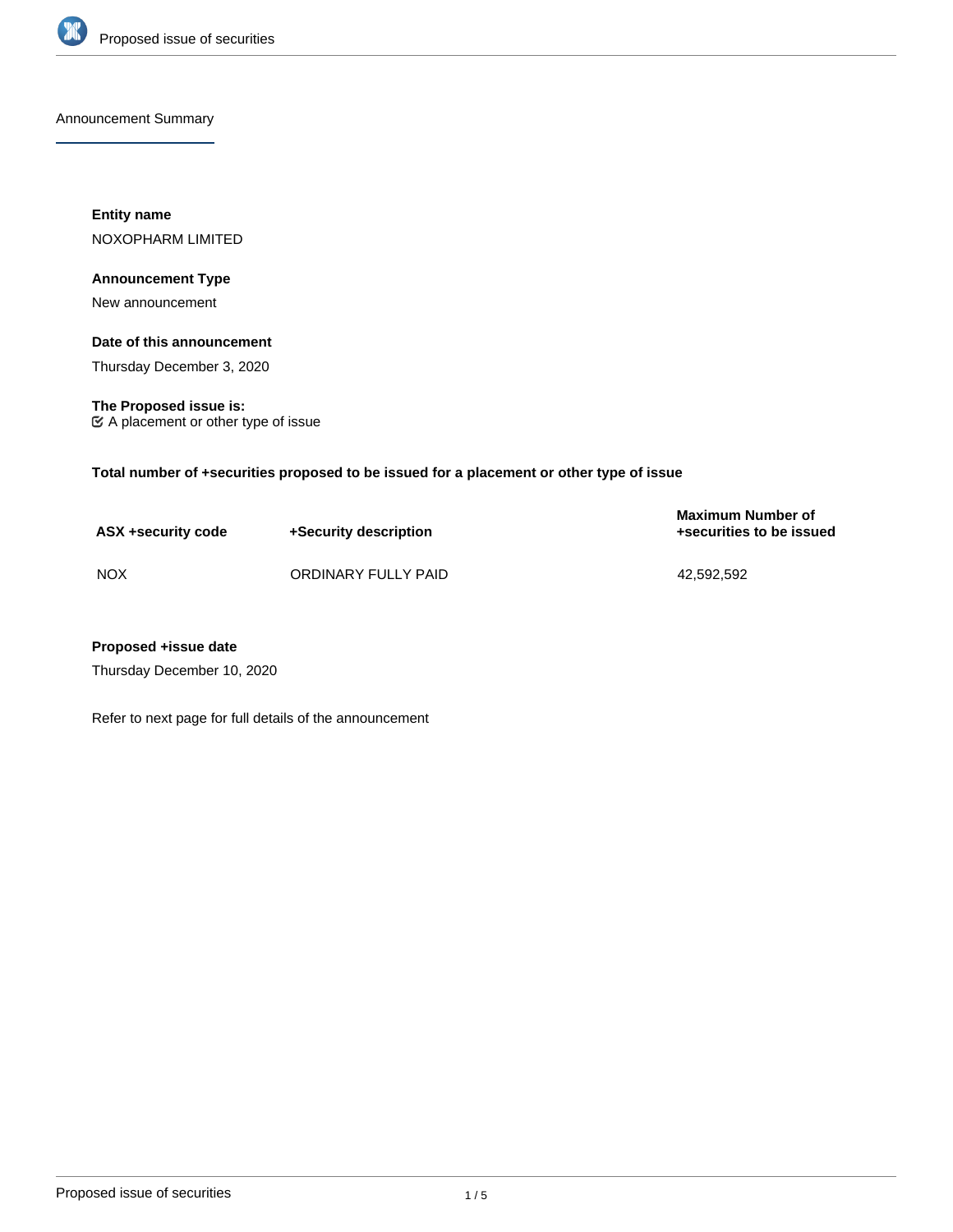

Part 1 - Entity and announcement details

# **1.1 Name of +Entity**

# NOXOPHARM LIMITED

We (the entity named above) give ASX the following information about a proposed issue of +securities and, if ASX agrees to +quote any of the +securities (including any rights) on a +deferred settlement basis, we agree to the matters set out in Appendix 3B of the ASX Listing Rules.

**1.2 Registered Number Type**

ABN

**Registration Number**

50608966123

**1.3 ASX issuer code**

NOX

# **1.4 The announcement is**

New announcement

# **1.5 Date of this announcement**

Thursday December 3, 2020

# **1.6 The Proposed issue is:**

A placement or other type of issue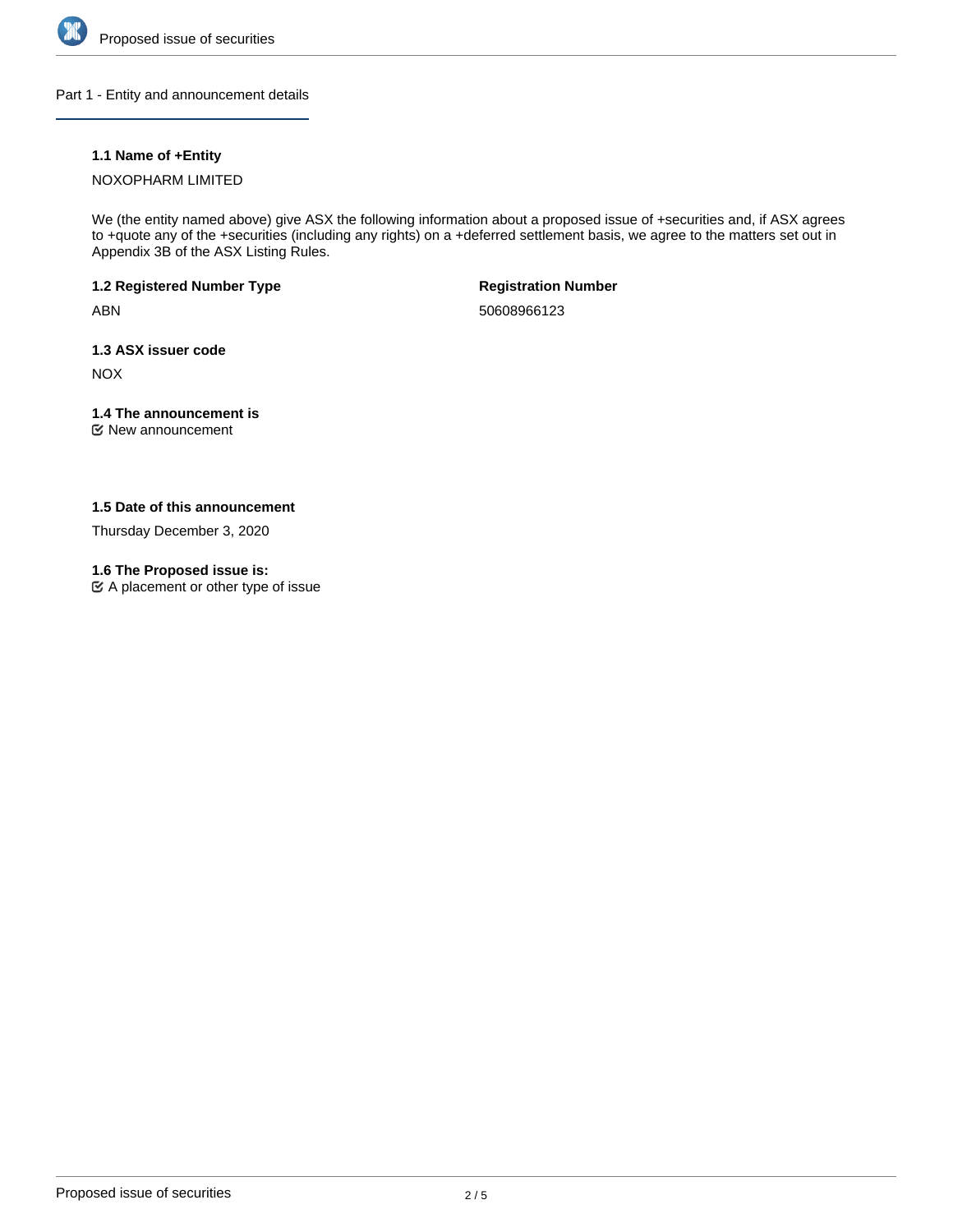

Part 7 - Details of proposed placement or other issue

Part 7A - Conditions

**7A.1 - Are any of the following approvals required for the placement or other type of issue?**

- **+Security holder approval**
- **Court approval**
- **Lodgement of court order with +ASIC**
- **ACCC approval**
- **FIRB approval**
- **Another approval/condition external to the entity**

No

Part 7B - Issue details

**Is the proposed security a 'New class' (+securities in a class that is not yet quoted or recorded by ASX) or an 'Existing class' (additional securities in a class that is already quoted or recorded by ASX)?** Existing class

**Will the proposed issue of this +security include an offer of attaching +securities?** No

Details of +securities proposed to be issued

**ASX +security code and description**

NOX : ORDINARY FULLY PAID

#### **Number of +securities proposed to be issued**

42,592,592

**Offer price details**

**Are the +securities proposed to be issued being issued for a cash consideration?** Yes

**In what currency is the cash consideration being paid?**

**What is the issue price per +security?** AUD 0.54000

AUD - Australian Dollar

**Will these +securities rank equally in all respects from their issue date with the existing issued +securities in that class?** Yes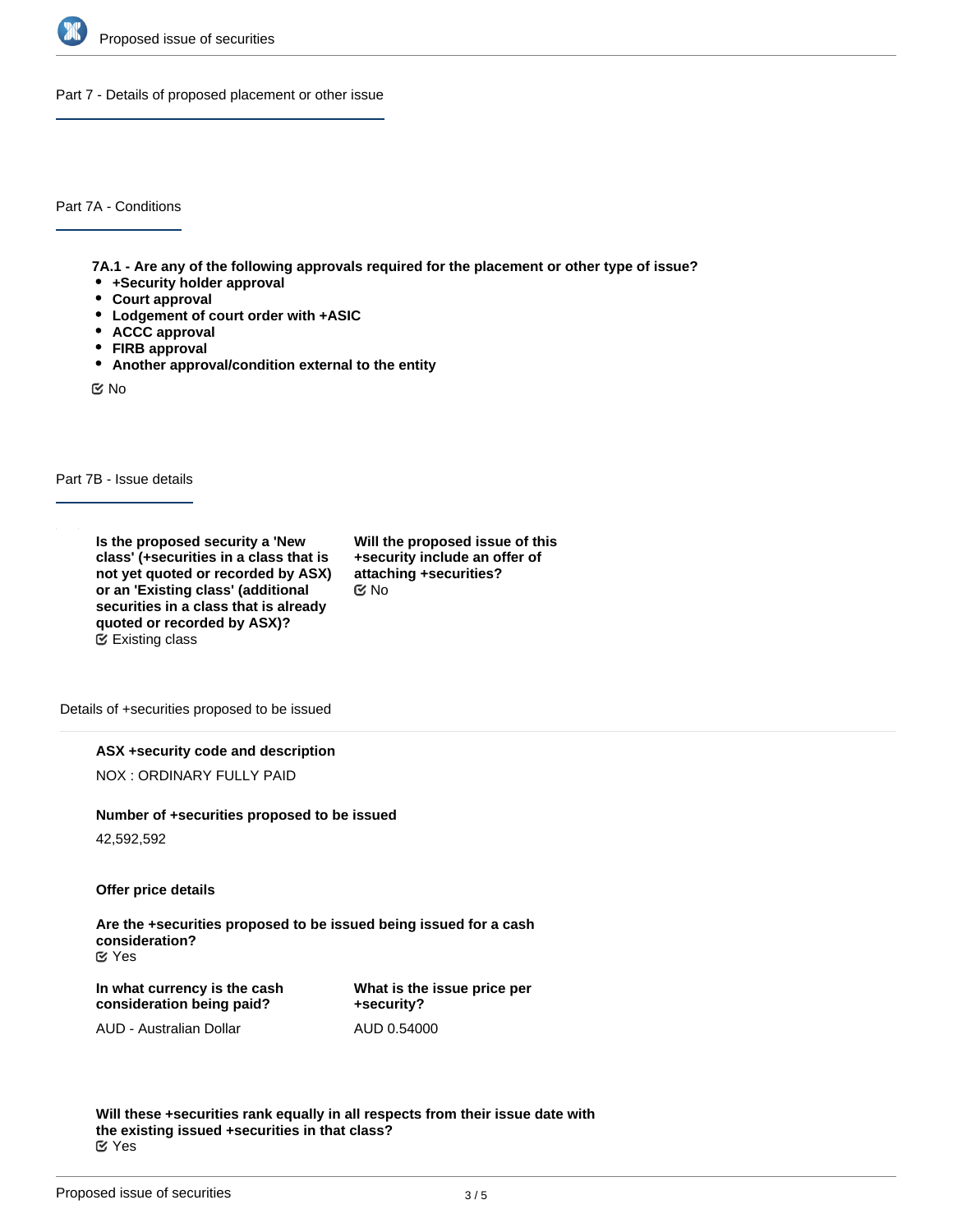

Part 7C - Timetable

#### **7C.1 Proposed +issue date**

Thursday December 10, 2020

Part 7D - Listing Rule requirements

**7D.1 Has the entity obtained, or is it obtaining, +security holder approval for the entire issue under listing rule 7.1?** No

**7D.1b Are any of the +securities proposed to be issued without +security holder approval using the entity's 15% placement capacity under listing rule 7.1?** Yes

**7D.1b ( i ) How many +securities are proposed to be issued without security holder approval using the entity's 15% placement capacity under listing rule 7.1?**

21,202,801

**7D.1c Are any of the +securities proposed to be issued without +security holder approval using the entity's additional 10% placement capacity under listing rule 7.1A (if applicable)?** Yes

**7D.1c ( i ) How many +securities are proposed to be issued without +security holder approval using the entity's additional 10% placement capacity under listing rule 7.1A?**

21,389,791

**7D.1c ( ii ) Please explain why the entity has chosen to do a placement rather than a +pro rata issue or an offer under a +security purchase plan in which existing ordinary +security holders would have been eligible to participate**

The Company recently undertook a pro-rata non-renounceable rights issue through a prospectus dated 13 May 2020, with those shares allotted on 18 June 2020. It was considered that this raising was appropriate to the current capital raising requirements of the Company.

**7D.2 Is a party referred to in listing rule 10.11 participating in the proposed issue?** No

**7D.3 Will any of the +securities to be issued be +restricted securities for the purposes of the listing rules?** No

**7D.4 Will any of the +securities to be issued be subject to +voluntary escrow?** No

Part 7E - Fees and expenses